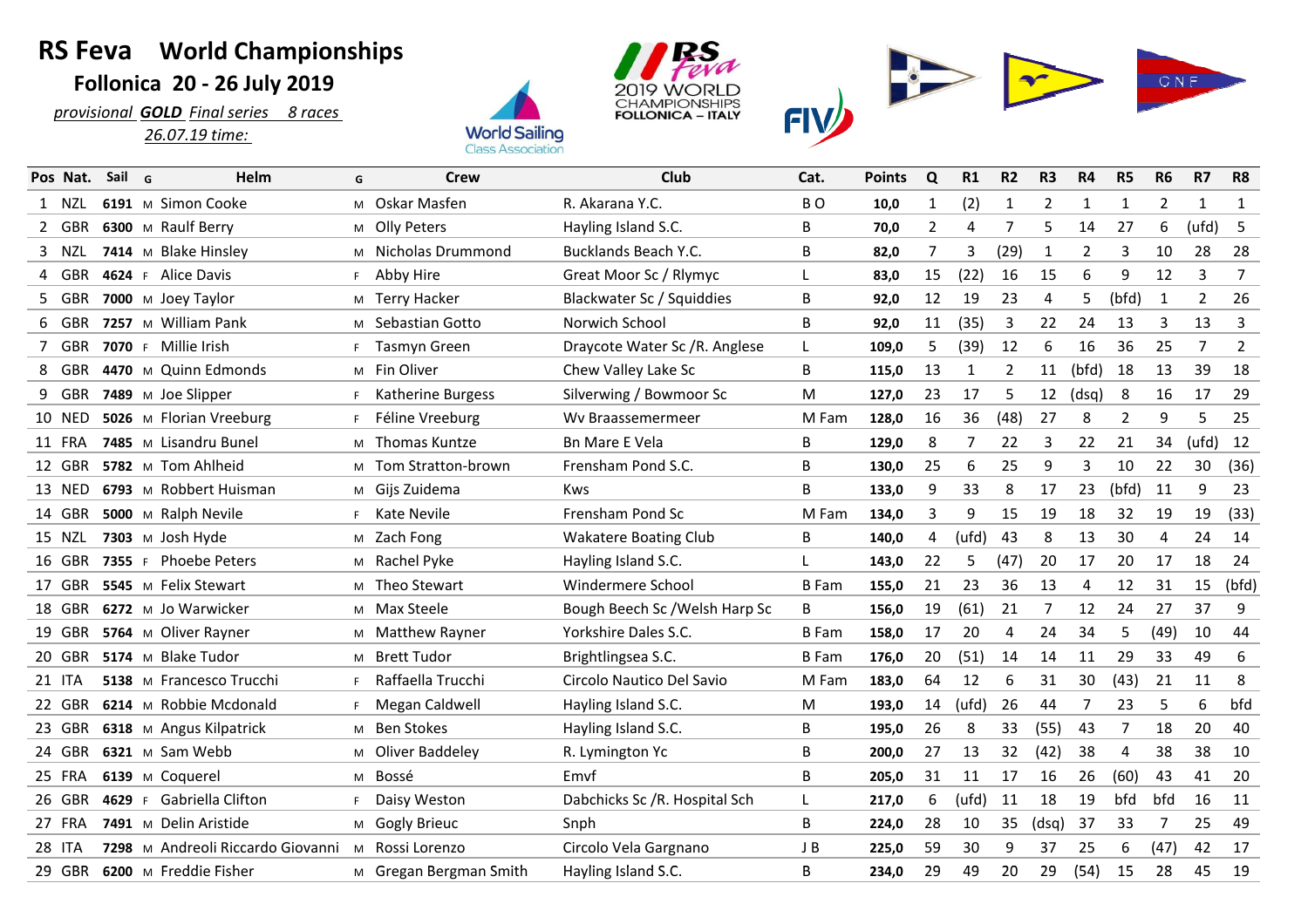| 30 GBR | 6895 M Teddy Dunn                     |    | Imogen Wade          | Isle Of Man Yc /Draycote Wate  | M            | 237,0 | 18 | 16    | (61) | 33   | 15          | 56   | 44    | 33    | 22    |
|--------|---------------------------------------|----|----------------------|--------------------------------|--------------|-------|----|-------|------|------|-------------|------|-------|-------|-------|
| 31 ITA | 7046 M Tobia Torroni                  |    | M Giacomo Gatta      | Circolo Nautico Del Savio      | B            | 239,0 | 32 | 40    | 19   | (49) | 10          | 38   | 32    | 26    | 42    |
| 32 CZE | 5699 M Ondrej Bastar                  |    | M Petr Pelnar        | Lokomotiva Plzen               | J B          | 241,0 | 35 | 42    | 51   | (58) | 29          | 39   | 20    | 21    | 4     |
| 33 GBR | 501 F Caitlin Morley                  |    | M Joe Blaker         | Burnham S.C. / Benfleet Y.C.   | м            | 253,0 | 45 | 52    | 31   | 28   | 36          | 34   | (dsq) | 14    | 13    |
| 34 SWE | 6045 M Kettil Leke                    | F  | Bianca Högman        | Kullaviks Kkk                  | M            | 257,0 | 10 | 58    | 52   | 40   | (bfd)       | 17   | 24    | 4     | 52    |
| 35 SWE | 7404 M Erik Fyrk                      |    | M Jakob P?lder       | Lerum S.C.                     | В            | 257,0 | 43 | 28    | 18   | 39   | 31          | (48) | 48    | 12    | 38    |
| 36 NED | 6486 F Laura Van Den Acker            | F. | Femke Van Den Berg   | Roei En Zeilvereniging Gouda   | L.           | 258,0 | 44 | 18    | 45   | 26   | 27          | (54) | 39    | 32    | 27    |
| 37 GBR | 6908 M Joshua Means                   |    | M Toby Hunt          | Norwich School                 | B            | 268,0 | 34 | 21    | 13   | 10   | 45          | 62   | (dnf) | 48    | 35    |
| 38 CZE | 5344 M Dan Viscor                     | F. | Nela Viscorova       | Tj Lodni Sporty Brno           | M Fam        | 277,0 | 49 | 25    | (55) | 35   | 42          | 31   | 51    | 23    | 21    |
| 39 EST | 4337 F Angeliina Maria Isabel Õunal F |    | Lisbeth Taggu        | Pärnu Y.C.                     | L            | 287,0 | 66 | 15    | 28   | 23   | 41          | 46   | (bfd) | 31    | 37    |
| 40 LTU | M Tauras Dambrauskas<br>27            |    | M Titas Linkus       | Club- Elektrenai S.s.c         | B            | 287,0 | 40 | (60)  | 27   | 57   | 33          | 22   | 41    | 36    | 31    |
| 41 NED | 5881 F Femme Rijk                     |    | Silke Zuidema        | Wv Braassemermeer / Kws / Kwv  | L            | 291,0 | 37 | 45    | 10   | 54   | 49          | (61) | 8     | 58    | 30    |
| 42 AUS | 7535 M Garth Bickford                 | F. | Stella Hurley        | Hunters Hill S.C.              | M            | 291,0 | 42 | 48    | (58) | 56   | 21          | 26   | 36    | 8     | 54    |
| 43 ITA | 4915 M Lamberto Ragnolini             |    | M Lorenzo Orlandi    | C.n. Brenzone / Fraglia Vela P | В            | 291,0 | 61 | 44    | 37   | 61   | 28          | 19   | 14    | 22    | (bfd) |
| 44 GBR | 6911 F Clara Jones                    | F. | Anna Utting          | Burghfield / Starcross         | L            | 294,0 | 46 | (ufd) | 64   | 47   | 39          | 11   | 29    | 43    | 15    |
| 45 GBR | Sophie Johnson<br>4631 F              |    | M Theo Aers          | Blackwater Sc / Squiddies      | M            | 298,0 | 39 | 27    | (56) | 34   | 44          | 35   | 26    | 46    | 47    |
| 46 FRA | 7232 M Gabin Touchard                 |    | M Arnauld Louis      | Cysae                          | В            | 307,0 | 33 | 24    | 38   | 21   | 52          | 16   | 55    | (ufd) | bfd   |
| 47 GBR | 5900 F Tess Sadowski                  |    | M Caspar Barton      | Queen Mary Sc /Bough Beech Sc  | м            | 308,0 | 41 | 37    | 41   | 45   | 48          | 47   | 15    | 34    | (bfd) |
| 48 ITA | 5332 F Sofia Gabbricci                | F. | Vittoria Sampieri    | Circolo Nautico Del Savio      | L            | 311,0 | 56 | 26    | 40   | 30   | (bfd)       | 52   | 40    | 35    | 32    |
| 49 CHN | 7363 M Ziteng Feng                    | M  | <b>Yiming Ouyang</b> | <b>Vanhang Sailing</b>         | B            | 317,0 | 62 | 29    | 44   | (51) | 40          | 42   | 23    | 29    | 48    |
| 50 AUT | 6380 F Johanna Boeckl                 |    | M Benni Kogard       | Uycwg                          | м            | 320,0 | 36 | 34    | 30   | 64   | (bfd)       | 41   | 30    | 27    | 53    |
| 51 NED | 4450 M Luuk De Wijn                   |    | M Sjoerd De Wijn     | Wsv Binnenmaas / Rzv           | <b>B</b> Fam | 326,0 | 30 | 56    | 39   | 32   | 46          | 14   | 53    | 56    | (59)  |
| 52 CHN | 7517 M Ma Yuk                         | F. | Niu Shi Yin          | <b>Vanhang Sailing</b>         | M            | 328,0 | 38 | 31    | 50   | 53   | 9           | 49   | 42    | (57)  | 56    |
| 53 ITA | 5017 M Gentili Leonardo               |    | M Cusimano Giulio    | C.N. Marina Di Carrara         | В            | 337,0 | 24 | 54    | 57   | (60) | 32          | 51   | 35    | 50    | 34    |
| 54 GBR | 2937 M Theo Deverel                   | M  | <b>Ben Knights</b>   | Hunts S.C. / Squiddies         | В            | 351,0 | 52 | 57    | 24   | 46   | (bfd)       | 25   | bfd   | 63    | 16    |
| 55 GBR | 4056 F Jemima Cook                    | F. | Abbie Wallace        | R. Corinthian Y.C. / Burnham   | L            | 359,0 | 55 | 47    | 53   | 25   | 47          | 28   | (bfd) | 53    | 51    |
| 56 ITA | 6097 F Letizia Tonoli                 | F. | Nina Folonari        | Circolo Vela Gargnano          | L            | 360,0 | 67 | 38    | 34   | 43   | (51)        | 40   | 50    | 47    | 41    |
| 57 SUI | M Jacopo Meneghetti<br>513            | F. | Camilla Meneghetti   | Avno / Avc                     | M Fam        | 368,0 | 53 | (dnf) | dnf  | 50   | 20          | 44   | 54    | 40    | 39    |
| 58 GBR | 5486 M George Sunderland              |    | M Freddie Sunderland | Omsc                           | <b>B</b> Fam | 374,0 | 54 | 14    | 42   | 36   | 58          | 63   | 56    | 51    | (bfd) |
| 59 FRA | 6713 M Tristan Greaux                 |    | M Antonin Sciou      | Saint Barth Y.C.               | В            | 392,0 | 51 | 41    | 54   | 59   | 50          | 50   | (bfd) | 44    | 43    |
| 60 FRA | 6138 M Andre Pierre                   |    | M Tripon Edgar       | Sno Nantes - France            | В            | 396,0 | 63 | 59    | 49   | (66) | 53          | 37   | 37    | 52    | 46    |
| 61 LTU | 5369 F Daumante Petraityte            |    | F Ula MatijoŠiute    | Club- Elektrenai S.s.c         | L.           | 404,0 | 65 | 53    | 46   | 52   | 35          | 53   | 45    | (59)  | 55    |
| 62 GBR | 3373 M Sam Cox                        |    | M William De Jaeger  | Restronguet / Chew Valley      | B            | 423,0 | 47 | 55    | 62   | 41   | (bfd)       | 45   | bfd   | 55    | 50    |
| 63 CZE | 4026 M Dominik Ostrý                  | F. | Linda Dokoupilová    | Yc Ls Brno / Jachtklub Brno    | M Fam        | 437,0 | 48 | 62    | 63   | 38   | 55          | 64   | 46    | 61    | (bfd) |
| 64 ITA | 6414 M Arturo Beltrando               |    | M Jacopo China Bino  | Avno                           | B            | 438,0 | 57 | 43    | 60   |      | 62 (dsq) 57 |      | 52    | 62    | 45    |
|        |                                       |    |                      |                                |              |       |    |       |      |      |             |      |       |       |       |